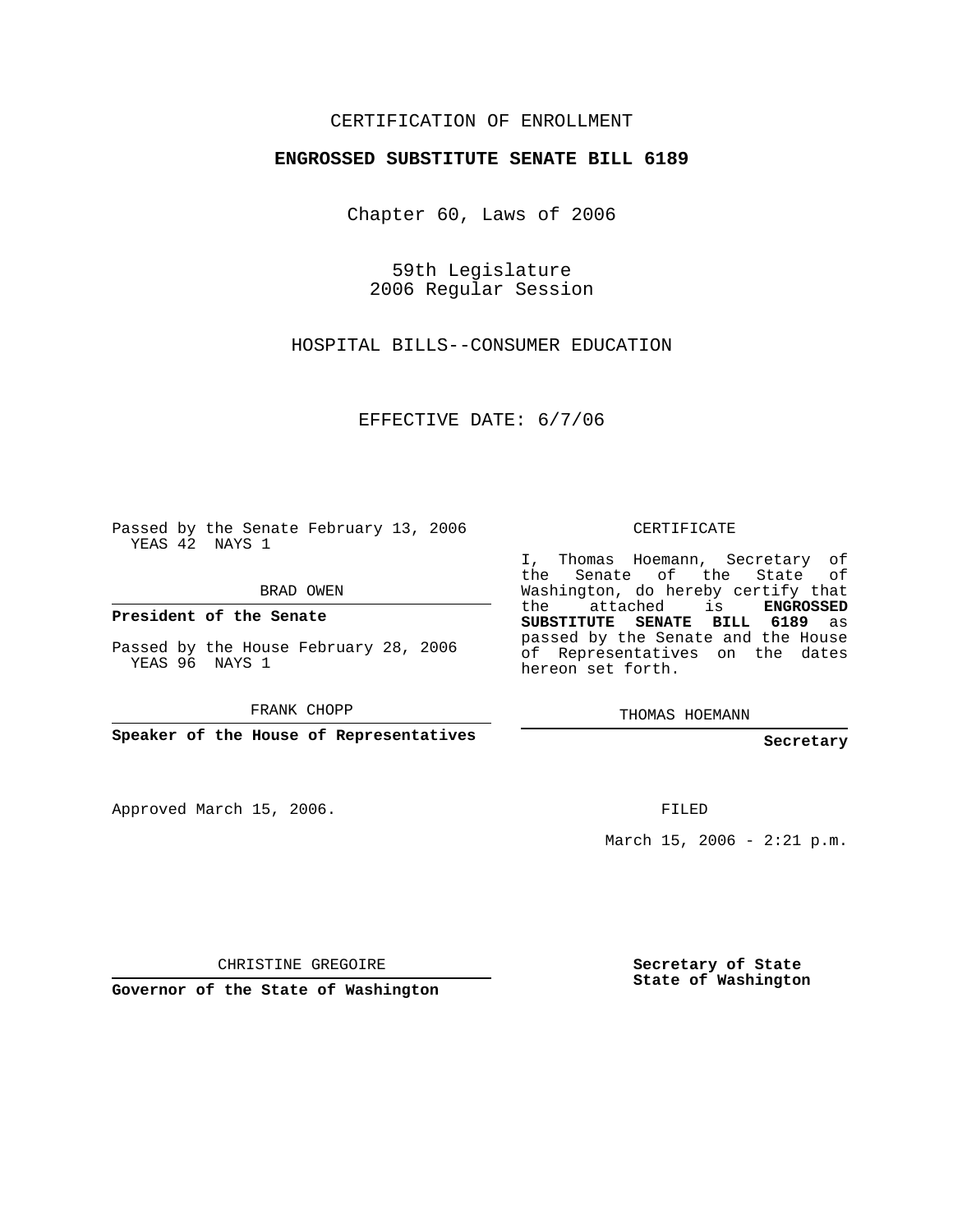## **ENGROSSED SUBSTITUTE SENATE BILL 6189** \_\_\_\_\_\_\_\_\_\_\_\_\_\_\_\_\_\_\_\_\_\_\_\_\_\_\_\_\_\_\_\_\_\_\_\_\_\_\_\_\_\_\_\_\_

\_\_\_\_\_\_\_\_\_\_\_\_\_\_\_\_\_\_\_\_\_\_\_\_\_\_\_\_\_\_\_\_\_\_\_\_\_\_\_\_\_\_\_\_\_

Passed Legislature - 2006 Regular Session

## **State of Washington 59th Legislature 2006 Regular Session**

**By** Senate Committee on Health & Long-Term Care (originally sponsored by Senator Keiser)

READ FIRST TIME 01/30/06.

 AN ACT Relating to requiring hospitals to provide information to help patients better understand their hospital bills; adding a new section to chapter 70.41 RCW; and creating a new section.

BE IT ENACTED BY THE LEGISLATURE OF THE STATE OF WASHINGTON:

 NEW SECTION. **Sec. 1.** The legislature finds that the implementation of health information technologies in hospitals, including electronic medical records, has the potential to significantly reduce cost, improve patient outcomes, and simplify the administration of health care. Further, the legislature finds that the number of and complexity of the bills that result from a hospital stay can be confusing to patients. Therefore, it is the intent of the legislature to encourage hospitals to design the implementation of health information technologies so as to allow the hospital to provide the patient, prior to or upon discharge, clearly understandable information about the services provided during the hospital stay, and the bills the patient is likely to receive related to each of those services. Recognizing that complete implementation of the technologies required to achieve this goal will take a number of years, the